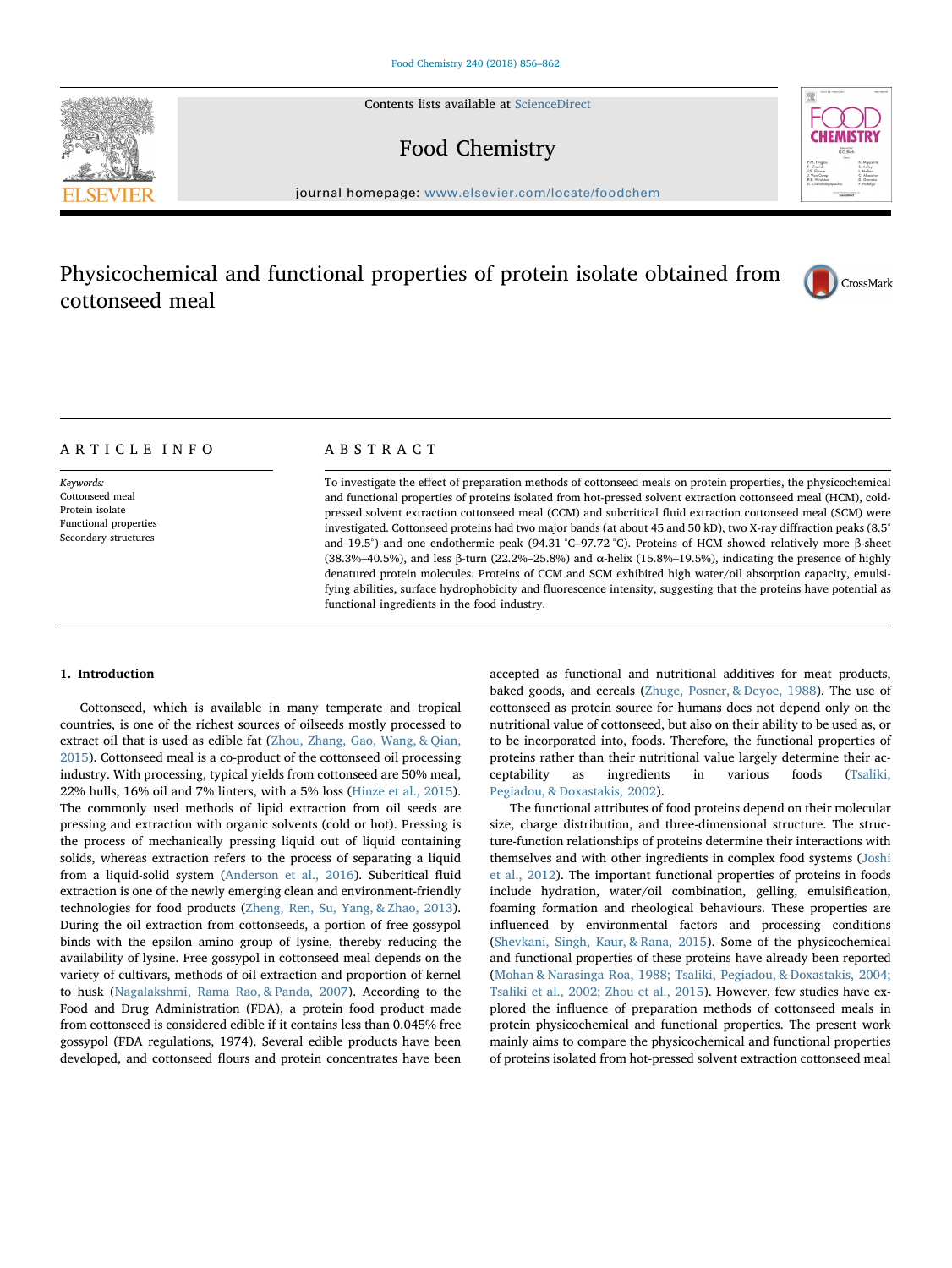(HCM), cold-pressed solvent extraction cottonseed meal (CCM) and subcritical fluid extraction cottonseed meal (SCM). The results can be used to further enhance the use of cottonseed proteins and investigate the methods used to prepare cottonseed meals, ultimately broadening the applications of cottonseed meals.

## 2. Materials and methods

## 2.1. Materials

HCM (TianKang, XinLiang, JingGu, and YiHai), CCM (Colour cotton, Insect-resistant cotton) and SCM (Colour cotton) were provided by the Institute of Cotton Research of Chinese Academy of Agricultural Sciences. Cottonseeds undergo a series of suitable pretreatment for hot pressing, such as cleaning, conditioning, decorticating, cracking, flaking, cooking (at 160–180 °C for 20 min), extruding, and drying to optimal moisture content of 9%. TianKang cottonseed meal (protein content: 56.23%), XinLiang cottonseed meal (protein content: 58.26%), JingGu cottonseed meal (protein content: 59.62%), and YiHai cottonseed meal (protein content: 60.86%) were respectively obtained from cottonseed oil extracted via hot pressing at 110–115 °C and then leached with hexane overnight. Colour cottonseed meal (protein content: 65.19%), insect-resistant cottonseed meal (protein content: 61.89%), peanut meal (protein content: 57.87%), and soybean meal (protein content: 47.45%) were obtained from seed oil extracted via cold pressing below 60 °C by LH188 oil pressing machine (Foshan Nanhai Lihua Electronic Technology Co., Ltd, China) and then leached with hexane overnight. Subcritical fluid extraction cottonseed meal (protein content: 66.65%) was obtained from colour cottonseed oil extracted by butane four times at 47 °C for 36 min for each round by using a CBE-5L subcritical fluid extraction equipment (Henan province subcritical extraction biological technology Co., Ltd, China). The free gossypol content of all cottonseed meal was lower than 0.012%. All samples were crushed to pass through a 40-mesh screen. All chemicals were reagent grade and obtained from Sigma-Aldrich Co (St. Louis, USA).

## 2.2. Preparation of protein isolate

Protein isolate was extracted and purified from defatted meal according to a reported method with some modifications [\(Timilsena,](#page-6-10) [Adhikari, Barrow, & Adhikari, 2016\)](#page-6-10). Meal (2 kg) added to petroleum ether (4 l) was stirred at room temperature for 60 min, then left standing, until natural sedimentation of the meal and organic solvent separation occurred. Recovery of organic solvents was then completed, and the precipitated cottonseed meal added to petroleum ether, this being repeated three times. The meal was subsequently placed in a fume hood at room temperature for 12 h. The protein isolate was obtained from the defatted meal. The defatted meal was dispersed in alkaline water (pH 11.0) by using a meal-to-water ratio of 1:20 to extract the protein. The slurry was treated at 45 °C for 20 min by using a KQ-700DE CNC ultrasonic device (Ultrasonic Instrument Co., Ltd, Kunshan, China, 650 W). The slurry was centrifuged at  $1500 \times g$  for 30 min, and the supernatant containing the dissolved protein was collected. This supernatant was acidified to a pH of 4.5 to induce precipitation of the dissolved protein. The protein precipitate was recovered through centrifugation and then resuspended in alkaline water to a pH of 7.0. This protein solution was vacuum freeze-dried and then the protein samples were stored at 4 °C until further tests.

# 2.3. Sodium dodecyl sulfate-polyacrylamide gel electrophoresis (SDS-PAGE)

Protein profile was determined using SDS-PAGE according to the modified Laemmli method ([Arogundade, Mu, & Akinhanmi, 2016](#page-6-11)). SDS-PAGE test was performed on a gel slab comprising 4% stacking gel and 12.5% separating gel in a SDS-Tris-glycine discontinuous buffer

system. The protein solution (2 mg/ml) was mixed with sample buffer (1:4, v/v) containing either 0% or 10% β-mercapto-ethanol and then boiled for 5 min. Each lane of the gel was loaded with 8 μl of sample. Following electrophoresis, the gels were stained with 0.1% Coomassie Brilliant Blue to reveal the protein bands. After removing the free dye, the gels were photographed using a Gel Doc XRTM System (Bio-Rad Laboratories, Hercules, CA).

## 2.4. Protein solubility (PS)

PS was determined according to the method described by [Wu,](#page-6-12) Wang, [Ma, and Ren \(2009\).](#page-6-12) In brief, 500 mg of proteins were dispersed in 50 ml of deionized water maintained at different pH values (pH 3.0, 5.0, 7.0, 9.0, and 11.0). The mixture was stirred for 1 h and then centrifuged at  $1500 \times g$  for 30 min. The protein contents of the supernatants were measured using the Bradford method with bovine serum albumin as standard. PS was expressed as percentage ratio of supernatant protein content to the total protein content.

#### 2.5. Water absorption capacity (WAC) and oil absorption capacity (OAC)

WAC and OAC were determined using the method described by [Ajibola, Malomo, Fagbemi, and Aluko \(2016\)](#page-6-13) with some modifications. Protein samples (0.5 g) were dispersed in distilled water (or soybean oil) (5 ml) in a 10 ml pre-weighed centrifuge tube. The dispersions were vortexed for 1 min, allowed to stand for 30 min, and centrifuged at  $1400 \times g$  for 30 min at room temperature. The supernatant was decanted, excess water (or oil) in the upper phase was drained for 10 min, and tube containing the protein residue was weighed again to determine the amount of water or oil retained per gram of sample.

## 2.6. Foaming capacity (FC) and foam stability (FS)

FC and FS were determined according to the method described by [Timilsena et al. \(2016\).](#page-6-10) Protein samples (0.5 g) were dispersed in distilled water (50 ml) previously adjusted to the specified pH (4.0, 5.0, and 7.0). Foam was formed using XHF-D H-SPEED homogenizer (Ningbo Xinzhi Inc., China) at  $10,000 \times g$  for 2 min.

## 2.7. Emulsifying activity index (EAI) and emulsion stability index (ESI)

EAI and ESI were measured according to the method described by [Zhang, Yang, Zhao, Hua, and Zhang \(2014\)](#page-6-14) with some modifications. Soybean oil (2 ml) and 1% (w/v) proteins (6 ml) were mixed. The mixture was homogenized using XHF-D H-SPEED homogenizer (Ningbo Xinzhi Inc., China) at  $10,000 \times g$  for 1 min. An aliquot of the emulsion (50 µl) was pipetted from the bottom of the container at 0 and 10 min after homogenization and then mixed with 0.1% SDS solution (5 ml). The absorbance of the diluted solution was measured at 500 nm by using a spectrophotometer (UV-1200, Instrument Co., Ltd, Shanghai, China).

## 2.8. Measurement of surface hydrophobicity  $(H_0)$

 $H_0$  was measured according to Kato and Nakai's method ([Kato & Nakai, 1980\)](#page-6-15) with some modifications. Protein samples were prepared through serial dilution with phosphate buffer solution (10 mM, pH 7.0) to obtain protein concentrations ranging from 1.0 mg/ ml to 0.02 mg/ml. For each measurement, 5 ml of diluted sample was placed into 10 ml test tubes, in which 25 µl of 8 mM ANS solution was added. The tube contents were mixed and incubated in the dark for 15 min at ambient temperature. Fluorescence intensity (FI) was measured using a fluorescence spectrometer (LS55, PE Inc., USA) at 390 nm (excitation) and 470 nm (emission), with a constant excitation and emission slit of 5 nm. The slope of FI versus protein concentration linear regression plot ( $r = 0.99$ ) was used as  $H_0$  index.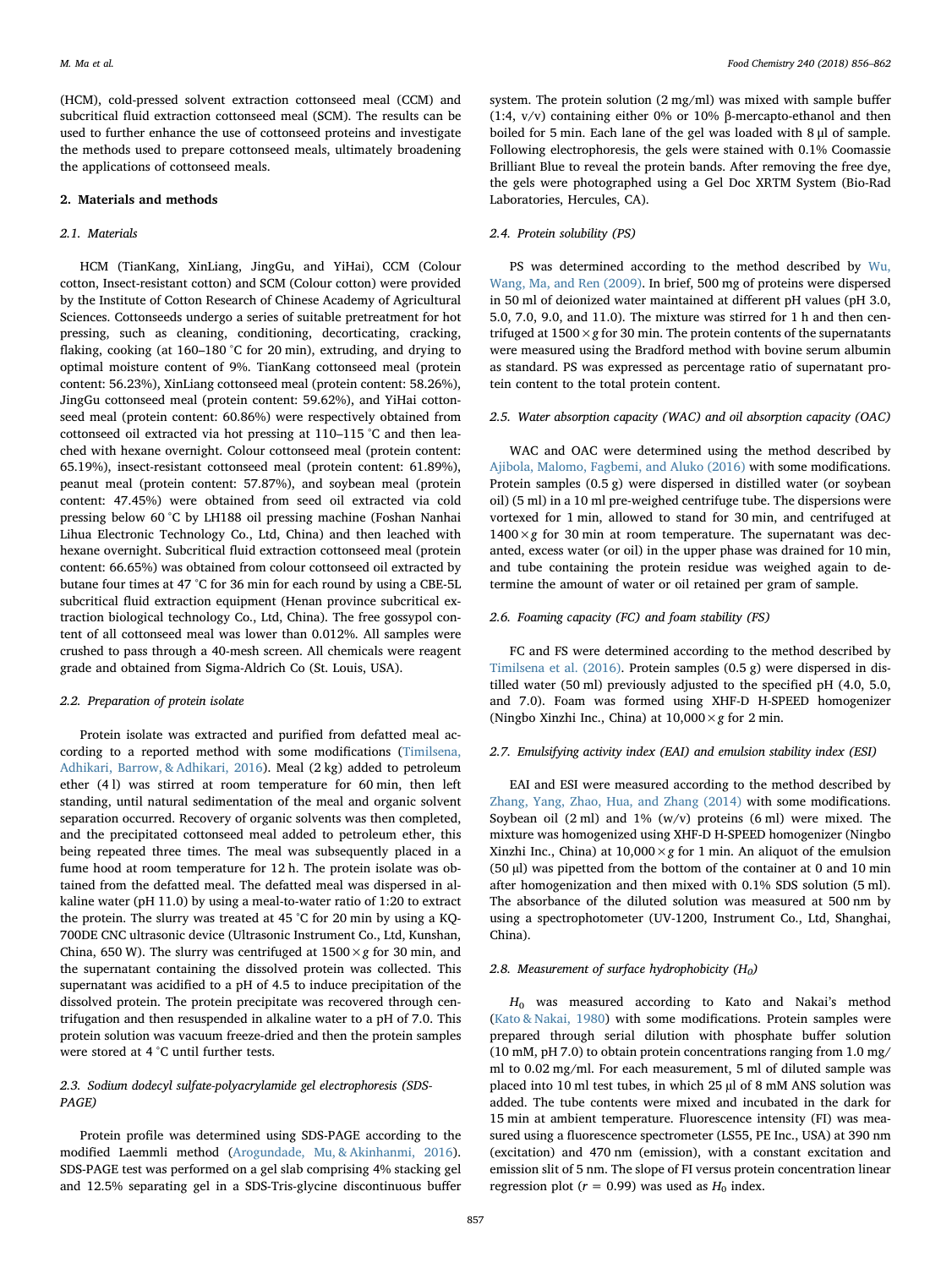#### 2.9. Intrinsic fluorescence

Intrinsic fluorescence analysis was performed as described by [Arogundade et al. \(2016\)](#page-6-11) with modifications. Samples were diluted with phosphate buffer solution up to 0.2 mg/ml protein content. Intrinsic fluorescence emission spectra were obtained by a fluorescence spectrophotometer (LS55, PE Inc., USA). Sample solutions were excited at 295 nm, and emission spectra were recorded from 300 nm to 400 nm (both with a slit width of 5 nm) to minimize the effect of tyrosine residues.

## 2.10. Fourier-transform infrared (FTIR) spectroscopy and protein secondary structure

Infrared spectra and protein secondary structure were measured according to [Shevkani et al. \(2015\).](#page-6-8) All the spectra recorded using FTIR spectrometer (Vertex 70, BRUKER Inc., Germany) and were the average of 16 scans from 4000 cm<sup>-1</sup> to 400 cm<sup>-1</sup> and were acquired at a resolution of 4  $cm^{-1}$ .

#### 2.11. Thermal properties

Thermal properties of protein were analyzed using a differential scanning calorimeter (TA Q2000-DSC, NewCastle, DE, USA). Protein samples (3.0 mg) were accurately weighed into pans and then 0.1 M phosphate buffer solution (pH 7.0, 10 µl) was added. The pans containing the protein samples and buffers were sealed and equilibrated at 25 °C for 2 h. Peak denaturation and enthalpy change of denaturation were computed from the thermograms by using the Universal Analysis 2000 software (V3.8B, TAInc., USA).

## 2.12. Protein crystallinity measurement

The X-ray diffraction (XRD) patterns were measured with diffractometer (D8ADVANCE Bruker, Germany) using copper anode with  $k_{\alpha}$  ratio of 0.5. The diffractograms were taken between 5° and 55° with a step size of 0.02°.

## 2.13. Statistical analysis

The data were in duplicate, and subjected to statistical analysis, using analysis of variance (ANOVA) to determine significant differences between the samples ( $p < 0.05$ ). Differences between the treatment means were separated using Duncan's multiple range tests.

## 3. Results and discussion

#### 3.1. SDS-PAGE

The protein profile of cottonseed protein isolates (CPIs) determined by SDS-PAGE in reduced and non-reduced conditions was shown in [Fig. 1.](#page-3-0) Under non-reducing condition [\(Fig. 1](#page-3-0)A), major high-intensity bands were found at approximately 50 and 45 kDa for CPIs, indicating that these two protein fractions could be the main components of CPIs. In the presence of β-mercaptoethanol (reducing condition) ([Fig. 1B](#page-3-0)), two main bands were also observed in CPIs, and many additional minor bands appeared between 14 and 35 kDa. The emergence of these minor bands under reducing condition suggests the presence of intermolecular disulfide bond in CPIs. Under reducing condition, TKCPI and YHCPI (lane 1 and 4) showed a set of bands similar to those in non-reduced protein, suggesting the minimal level of disulfide bonds in TKCPI and YHCPI. Moreover, the SDS-PAGE profile showed that the intensity of a 14 kDa band was higher in lanes 1–4 than in lanes 5 and 7, whereas the intensity of 20–50 kDa bands were higher in lanes 5 and 7 than in lanes 1–4. This result suggested that CPIs (TKCPI, XLCPI, JGCPI, and YHCPI) of HCM contain many low-molecular-weight protein subunits, and this

phenomenon may be attributed to high-temperature thermal processing ([Zhang et al., 2014\)](#page-6-14). It probably indicated that the disulfide-bond of CPIs subunit was broken and the larger protein was degraded during hot-pressing treatment.

## 3.2. PS

Solubility at various pH values serves as an indicator of how well protein isolates will perform when they are incorporated into food systems, as well as the extent of protein denaturation due to heat or chemical treatment [\(Horax, Hettiarachchy, Chen, & Jalaluddin, 2004](#page-6-16)). All CPIs presented different solubility profiles at pH 3.0–11.0, the maximum solubility for protein isolates was observed at pH 11.0, and in all cases, the minimum solubility was at pH 5.0 [\(Fig. 2](#page-3-1)). The solubility profiles revealed that solubility decreased with the increase in pH; the minimum solubility was reached at pH 5.0, and the solubility increased with further increase in pH. Similar results were reported for the minimum solubility of PPI at pH 5.0 [\(Li, Xue, Chen, Ding, & Wang,](#page-6-17) [2014\)](#page-6-17). This result was due to the reduced interaction between protein and water, and this phenomenon enhances protein-protein interactions, resulting in the protein aggregation and precipitation [\(Ivanova,](#page-6-18) [Chalova, Koleva, & Pishtiyski, 2013\)](#page-6-18). CPIs, PPI, and SPI displayed different degrees of solubility at pH 7.0–11.0, and SBECPI and TKCPI showed a higher solubility than SPI. CPIs extracted from HCM also showed different degrees of solubility at pH 7.0–11.0, in which TKCPI displayed the highest solubility. This observation suggested that protein denaturation can cause improvement in certain functional properties ([Ghribi et al., 2015](#page-6-19)).

## 3.3. WAC and OAC

WAC is an index of the ability of proteins to absorb and retain water. OAC is the ability of fat to bind the non-polar side chains of proteins. WAC and OAC influence the texture and mouthfeel characteristics of foods and food products, such as comminuted meats, extenders or analogues, and baked dough [\(Adebowale, Adeyemi, & Oshodi, 2005](#page-6-20)). The WAC and OAC significantly differed among different protein isolates, and ranges of WAC and OAC values of CPIs were 1.6–2.9 g/g and 3.0–5.4 g/g, respectively [\(Table 1](#page-4-0)). The WAC and OAC values of CPIs (TKCPI, XLCPI, JGCPI, and YHCPI) from HCM were lower than those of CPIs (CCPI, IRCPI, and SBECPI) and SPI, which might have destroyed both hydrophilic and hydrophobic groups of CPIs from HCM during thermal processing. The WAC values of all CPIs were higher than those of PPI. This result indicated that the less of soluble proteins and lower availability of polar amino acids in PPI. CCPI, IRCPI, and SBECPI had higher WAC and OAC values than PPI and SPI, in which SBECPI had the highest values. The present WAC and OAC values were consistent with the reported values for peanut and soybean proteins ([Wu et al., 2009;](#page-6-12) [Zhang et al., 2013\)](#page-6-12). It could be concluded based from the results that CPIs of CCM and SCM demonstrated a desirable ability to absorb and retain the water and oil of some foods, especially comminuted meat and baked doughs [\(Adebowale et al., 2005\)](#page-6-20).

### 3.4. EAI and ESI

The ability of food proteins to form and stabilize emulsions is critical to their role as food ingredients in a wide range of applications ([Ghribi et al., 2015\)](#page-6-19). EAI and ESI significantly differed among CPIs  $(p < 0.05)$  ([Table 1\)](#page-4-0). The EAI and ESI values of CPIs were 13.3–23.1  $\text{m}^2/\text{g}$  and 17.3–29.6 min, respectively ([Table 1](#page-4-0)), in which TKCPI had the highest EAI and IRCPI had the highest ESI. Emulsifying properties was mainly dependent on lowering the tension at the oilwater interfaces and controlling diffusion and aggregation of oil droplets by forming an adsorption layer ([Mcclements, 2007\)](#page-6-21). The high ESI of IRCPI indicated that it can be preferably used as emulsifier in oil-inwater emulsions. The EAI and ESI values of all CPIs were higher than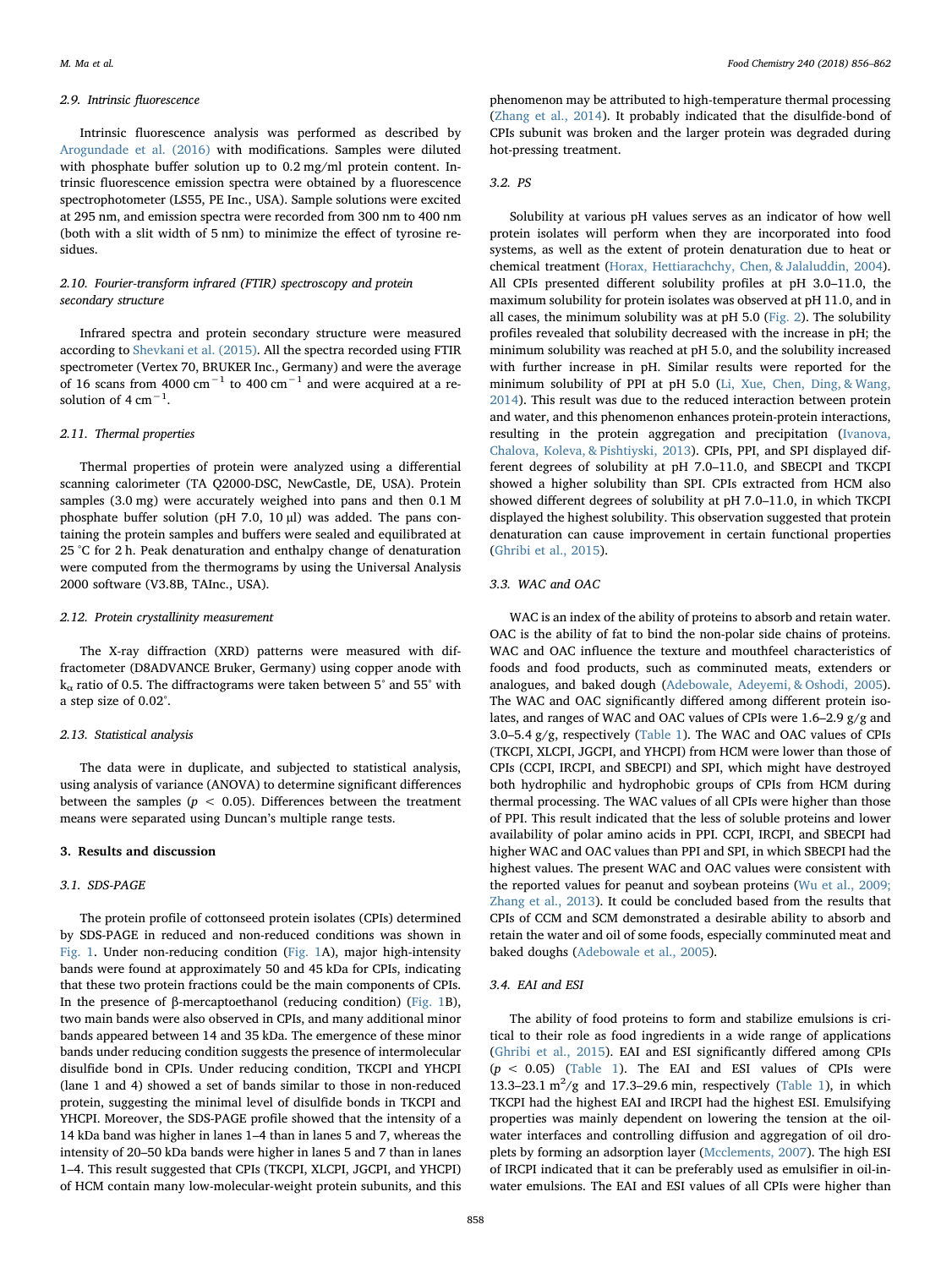<span id="page-3-0"></span>

Fig. 1. Sodium dodecyl sulfate-polyacrylamide gel electrophoresis (SDS-PAGE) of protein under non-reducing (A) and reducing (B) conditions. Lane 1–9: TKCPI; XLCPI; JGCPI; YHCPI; CCPI; IRCPI; SBECPI; PPI; and SPI, respectively. TKCPI, XLCPI, JGCPI, YHCPI, CCPI, IRCPI and SBECPI are protein isolate from TianKang cottonseed meal, XinLiang cottonseed meal, JingGu cottonseed meal, YiHai cottonseed meal, colour cottonseed meal, insect-resistant cottonseed meal, and subcritical fluid extraction cottonseed meal, respectively; PPI and SPI are protein isolate from cold-pressed solvent extraction meals of peanut and soybean; M: Molecular weight marker.

<span id="page-3-1"></span>

Fig. 2. Solubility profiles of protein isolates. TKCPI, XLCPI, JGCPI, YHCPI, CCPI, IRCPI and SBECPI are protein isolate from TianKang cottonseed meal, XinLiang cottonseed meal, JingGu cottonseed meal, YiHai cottonseed meal, colour cottonseed meal, insectresistant cottonseed meal, and subcritical fluid extraction cottonseed meal, respectively; PPI and SPI are protein isolate from cold-pressed solvent extraction meals of peanut and soybean.

those of PPI, which indicated CPIs can be used in emulsified foods, such as sweetmeats, bakery products and sausages. These results were slightly lower than those reported for PPI, but higher than those reported for SPI ([Gong et al., 2016; Zhang et al., 2013\)](#page-6-22). CPIs with high EAI showed high solubility ([Fig. 2](#page-3-1) and [Table 1\)](#page-4-0), which exhibited a positive correlation of EAI with solubility and were in agreement with reported of [Ghribi et al. \(2015\).](#page-6-19)

## 3.5. FC and FS

Foaming properties (FC and FS) are desired in many instances and are utilized in food systems for aeration and whipping ([Timilsena et al.,](#page-6-10) [2016\)](#page-6-10). [Table 1](#page-4-0) showed the FC and FS values for CPIs. The lowest FC and FS values were observed at pH 5.0 (15.1%–31.1% and 38.8%–89.0%), and this result was attributed to pH values close to the isoelectric points of proteins. Moreover, FC and FS increased when pH values were lower

or higher than 5.0 and peaked at pH 7.0 (50.0%–81.5% and 73.3%–96.9%). This result was consistent with previous reports that FC and FS of CPIs was highest at pH 7.0 ([Tsaliki et al., 2002\)](#page-6-6). This observation was similar with the solubility profile of these CPIs, indicating that the higher protein solubility was correlated with the higher FC and FS of the dispersion. FC was closely related to the concentration of soluble proteins, because soluble proteins can reduce surface tension at the interface between air bubbles, increasing the FC of proteins ([Adebowale & Lawal, 2004](#page-6-23)). TKCPI showed the highest FS value and solubility at pH 7.0 ([Table 2](#page-5-0) and [Fig. 2](#page-3-1)). Thus, a high solubility increases the viscosity of a solution, resulting in stiffer foam structure. The high FC and FS value were observed in SBECPI at pH 5.0 and 7.0. SBECPI could be considered to be a suitable foaming ingredient for use in different food products, such as cakes, bread, whipped cream, ice cream and some confectionery products.

### 3.6.  $H_0$

 $H_0$  indicates the number of hydrophobic groups on the surface of a protein and which are in contact with water;  $H_0$  is closely related to the solubility and emulsifying properties of proteins ([Zhao et al., 2013](#page-6-24)). [Table 1](#page-4-0) shows the extent of the exposure of hydrophobic groups in proteins as predicted by  $H_0$ ; the result indicated that  $H_0$  of the CPIs (561.7 for CCPI; 616.7 for IRCPI and 727.5 for SBECPI) of CCM and SCM was significantly higher than that of the CPIs (103.7 for TKCPI, 128.1 for XLCPI, 110.5 for JGCPI, and 120.5 for YHCPI) of HCM. These findings implied that the CPIs of CCM and SCM contain more hydrophobic groups that were in contact with the polar environment. Moreover, CPIs of HCM with lower  $H_0$  values show partial denaturation and subsequent aggregation of hydrophobic groups ([He et al., 2014](#page-6-25)). The unfolded cottonseed protein aggregated due to hot pressing treatment of cottonseed meal. Based on the changes between the  $H_0$  index of CPIs from HCM, CCM and SCM, different preparation methods of cottonseed meals can lead to the conformational change of CPI. The oilwater interface is dominated by hydrophobic interactions, and exposure of non-polar hydrophobic groups at the interface greatly affects the emulsifying properties [\(Kato & Nakai, 1980](#page-6-15)).  $H_0$  of the CPIs of CCM was significantly higher than PPI (162.1), but lower than SPI (746.4). This difference may be attributable to the distinct tertiary conformations of the proteins. SPI showed a high  $H_0$ , EAI, and ESI [\(Table 1\)](#page-4-0); thus,  $H_0$  is apparently correlated with EAI and ESI. A comparison of  $H_0$  with EAI and ESI indicates that  $H_0$  values are positively correlated with enhanced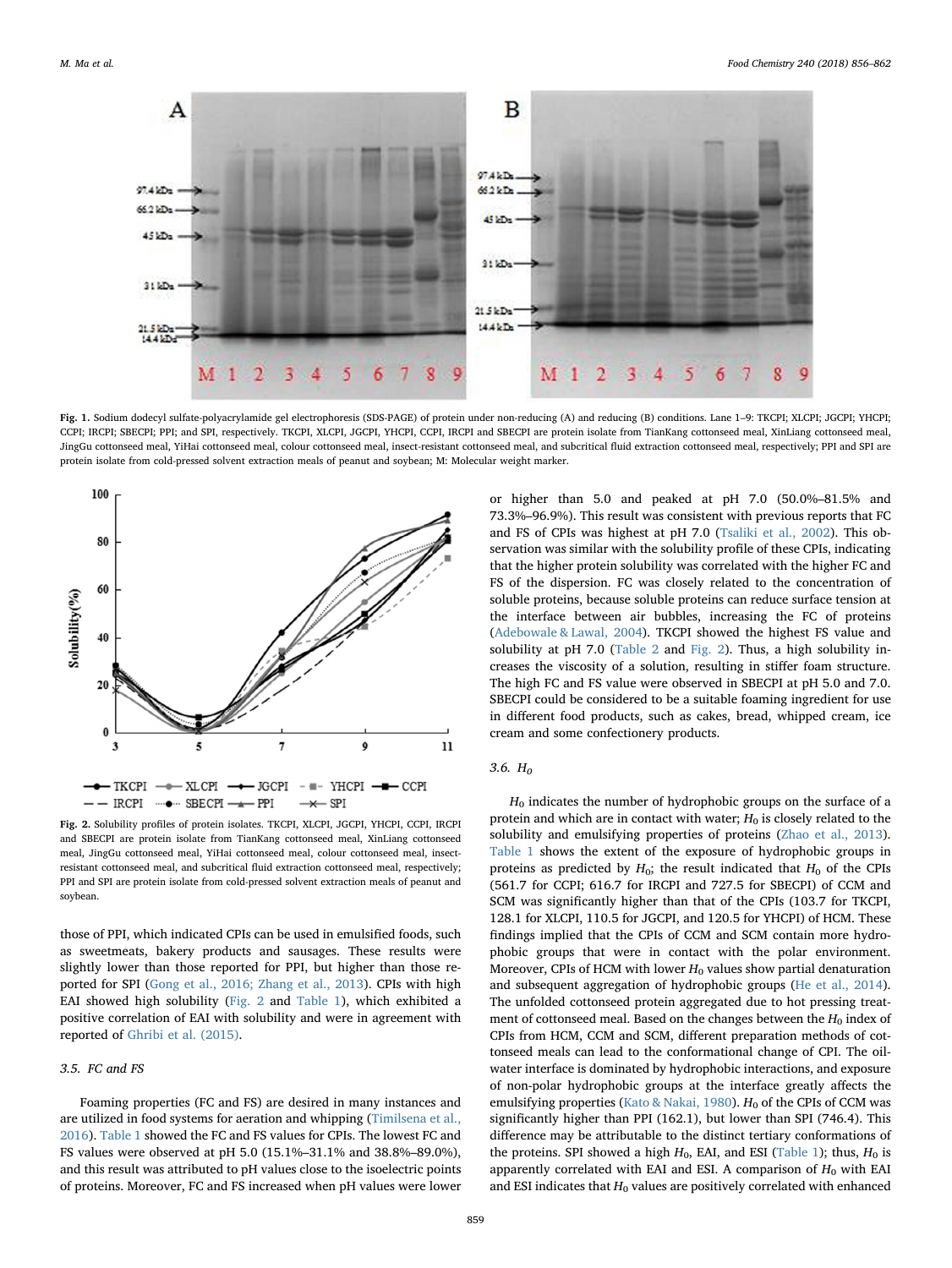Table 1<br>Functional properties and surface hydrophobicity (

Table 1

Functional properties and surface hydrophobicity (H<sub>0</sub>) of protein isolates.

 $H_0$ ) of protein isol[a](#page-4-1)tes.<sup>a</sup>

| Sample                                                   | Protein (%)                                                                                                                                                                                                                                                                                                   | WAC/g/g                                | OAC/g/g                         | EAI $m^2/g$                                | ESI min                 | pH 4.0                          |                                  | pH 5.0                                                                                                                                                                                                                            |                                  | pH 7.0                       |                               | $H_0$                           |
|----------------------------------------------------------|---------------------------------------------------------------------------------------------------------------------------------------------------------------------------------------------------------------------------------------------------------------------------------------------------------------|----------------------------------------|---------------------------------|--------------------------------------------|-------------------------|---------------------------------|----------------------------------|-----------------------------------------------------------------------------------------------------------------------------------------------------------------------------------------------------------------------------------|----------------------------------|------------------------------|-------------------------------|---------------------------------|
|                                                          |                                                                                                                                                                                                                                                                                                               |                                        |                                 |                                            |                         | FC (%)                          | FS (%)                           | FC (%)                                                                                                                                                                                                                            | FS (%)                           | FC (%)                       | FS (%)                        |                                 |
|                                                          |                                                                                                                                                                                                                                                                                                               | $1.8 \pm 0.3^{\circ}$                  | $0.1^{\circ}$<br>$3.7 \pm$      | $23.1 \pm 0.6^{\circ}$                     | $21.5 \pm 0.8^d$        | 44.4 $\pm$ 0.4 <sup>bcd</sup>   | $0.1^{\circ}$<br>$83.2 +$        | $22.2 \pm 0.2^{\rm bcd}$                                                                                                                                                                                                          | 79.8 $\pm$ 0.2 <sup>abc</sup>    | $57.4 \pm 0.2^{\text{cd}}$   | $96.9 \pm 0.3^a$              | $103.7 \pm 0.0^8$               |
| TKCPI<br>XLCPI<br>XLCPI<br>CCPI<br>CCPI<br>CCPI<br>IRCPI | $\begin{array}{l} 2.38 \\ 7.308 \\ 8.08 \\ 9.54 \\ 9.65 \\ 9.65 \\ 9.67 \\ 9.68 \\ 9.67 \\ 9.69 \\ 9.68 \\ 9.63 \\ 9.63 \\ 9.63 \\ 9.63 \\ 9.63 \\ 9.63 \\ 9.63 \\ 9.63 \\ 9.63 \\ 9.63 \\ 9.63 \\ 9.63 \\ 9.63 \\ 9.63 \\ 9.63 \\ 9.63 \\ 9.63 \\ 9.63 \\ 9.63 \\ 9.63 \\ 9.63 \\ 9.63 \\ 9.63 \\ 9.63 \\ 9$ | $0.3^d$<br>$+1$<br>ڣ                   | $0.5^{\text{f}}$<br>$+1$<br>3.5 | $0.3^{\circ}$<br>$21.1 \pm$                | $18.7 \pm 0.2^f$        | $35.2 \pm 0.2^d$                | $\pm 0.1^{\mathrm{b}}$<br>84.2 : | $21.1~\pm~0.1^{\rm{bcd}}$                                                                                                                                                                                                         | $62.8 \pm 0.7^{\text{de}}$       | 55.6 $\pm$ 0.4 <sup>cd</sup> | $86.6~\pm~0.1^{\rm bc}$       | $128.1 = 3.2^f$                 |
|                                                          |                                                                                                                                                                                                                                                                                                               | $0.3^{\circ}$<br>$+1$<br>$\frac{1}{2}$ | $0.4^8$<br>$+1$<br>3.0          | $0.8^e$<br>$+1$<br>16.5                    | $20.7~\pm~0.1^{\rm de}$ | $\pm 0.2^{ab}$<br>53.7          | $0.0^a$<br>$\ddot{+}$<br>86.2    | $23.3 \pm 0.3$ <sup>abcd</sup>                                                                                                                                                                                                    | $0.1^e$<br>$56.9 +$              | $60.2 \pm 0.3^{\rm cd}$      | $\pm 0.5^{\rm abc}$<br>88.9   | $\pm 0.3^8$<br>110.5            |
|                                                          |                                                                                                                                                                                                                                                                                                               | $0.6^c$<br>$+1$<br>$\frac{1}{2}$       | $0.0^{\circ}$<br>$+$<br>4.0     | $0.8^8$<br>$+1$<br>13.3                    | $24.4 \pm 0.6^{\circ}$  | $t = 0.0$ <sup>cd</sup><br>40.7 | $86.4 \pm 0.0^a$                 | $15.1 \pm 0.3^d$                                                                                                                                                                                                                  | $0.1$ <sup>f</sup><br>$38.8 \pm$ | 59.4 $\pm$ 0.4 <sup>cd</sup> | $80.9~\pm~0.1^{\mathrm{cd}}$  | $120.5 \pm 0.6^{fs}$            |
|                                                          |                                                                                                                                                                                                                                                                                                               | $2.4 \pm 0.8^{b}$                      | $_{0.0}^{\circ}$<br>$+1$<br>4.7 | $0.7^{\circ}$<br>$21.6 \pm$                | $17.3 \pm 0.4^8$        | $\pm 0.2^{ab}$<br>53.7          | $72.4 \pm 0.1^8$                 | $21.0 \pm 0.1^{\text{bcd}}$                                                                                                                                                                                                       | $77.5 \pm 0.3^{\text{abcd}}$     | 59.3 $\pm$ 0.0 <sup>cd</sup> | $87.5~\pm~0.0^{\rm abc}$      | 1.7 <sup>d</sup><br>$561.7 \pm$ |
|                                                          |                                                                                                                                                                                                                                                                                                               | $0.04^{b}$<br>$2.4 \pm$                | $\overline{5}$<br>$4.7 \pm$     | 0.9°<br>0<br>$+1$<br>18.5                  | $29.6 \pm 0.3^{b}$      | 38.9 $\pm$ 0.2 <sup>d</sup>     | $80.95 \pm 0.3^d$                | $20.0 \pm 0.1$ <sup>cd</sup>                                                                                                                                                                                                      | 72.1 $\pm$ 0.2 <sup>bcde</sup>   | 50.0 $\pm$ 0.6 <sup>de</sup> | 73.3 $\pm$ 0.7 <sup>d</sup>   | $616.7 \pm 4.6^{\circ}$         |
|                                                          |                                                                                                                                                                                                                                                                                                               | 0.1 <sup>a</sup><br>$2.9 +$            | Ē<br>$5.4 \pm$                  | $\pm 0.9^{\circ}$<br>18.6                  | $25.0 \pm 0.8^c$        | $57.4 \pm 0.2^a$                | $\pm 0.1$ <sup>f</sup><br>74.2   | 31.1 $\pm$ 0.2 <sup>a</sup>                                                                                                                                                                                                       | $89.0 \pm 0.4^{a}$               | $81.5 \pm 0.0^a$             | 88.6 $\pm$ 0.2 <sup>abc</sup> | $727.5 \pm 1.6^b$               |
| PI                                                       |                                                                                                                                                                                                                                                                                                               | $\pm 0.9^e$<br>$\frac{4}{1}$           | $\vec{c}$<br>$+1$<br>3.9        | $0.7^{\circ}$<br>$\ddot{}$<br>14.8         | $15.2 \pm 0.1 h$        | 43.5 $\pm$ 0.5 <sup>bcd</sup>   | $\pm 0.0^e$<br>76.6 :            | $25.6 \pm 0.3^{\rm abc}$                                                                                                                                                                                                          | 73.5 $\pm$ 0.3 <sup>abcd</sup>   | 64.8 $\pm$ 0.2 <sup>bc</sup> | 94.3 $\pm 0.0^{ab}$           | $162.1 \pm 3.6^{\circ}$         |
| <b>GBI</b>                                               |                                                                                                                                                                                                                                                                                                               | $2.3 \pm 0.1^{\rm b}$                  | $0.3^{\rm c}$<br>$+1$<br>4.5    | $\overline{0}$ .5 $^{\circ}$<br>$31.2 \pm$ | $32.5 \pm 0.6^a$        | 42.6 $\pm$ 0.2 <sup>cd</sup>    | $80.7 \pm 0.6^d$                 | $28.9 \pm 0.4^{ab}$                                                                                                                                                                                                               | $87.6 \pm 0.6^{ab}$              | $65.7 \pm 0.5^{bc}$          | 90.2 $\pm$ 0.1 <sup>abc</sup> | $746.4 \pm 5.9^a$               |
|                                                          |                                                                                                                                                                                                                                                                                                               |                                        |                                 |                                            |                         |                                 |                                  | $^a$ Results are mean $\pm$ standard deviations of duplicate analysis. Values followed by different letter in the same column are significantly different ( $p < 0.05$ ). WAC, water absorption capacity: OAC, oil absorption cap |                                  |                              |                               |                                 |

<span id="page-4-1"></span> $^8$  Results are mean  $\pm$  standard deviations of duplicate analysis. Values followed by different letter in the same column are significantly different ( $p < 0.05$ ). WAC, water absorption capacity; DAC, oil absorption cap activity index; ESI, emulsifying stability index; FC, foaming capacity; FS, foam stability. activity index; ESI, emulsifying stability index; FC, foaming capacity; FS, foam stability

<span id="page-4-0"></span>M. Ma et al. *Food Chemistry 240 (2018) 856–862*

emulsifying properties. When a high number of hydrophobic groups is exposed (i.e.,  $H_0$  is high), the stronger the binding between emulsifier and oil droplet will be in emulsions ([Kato & Nakai, 1980](#page-6-15)). High  $H_0$ values in the CPIs of CCM and SCM improved the molecular arrangement at oil-water interface, thereby enhancing the emulsifying property during processing [\(Wong et al., 2012](#page-6-26)).

#### 3.7. Intrinsic fluorescence

The intrinsic fluorescence of tryptophan residues primarily re flects the environment of the protein; this parameter is a sensitive means of characterizing protein conformation, and thus can be employed to investigate alteration in tertiary structures of proteins [\(Antonov,](#page-6-27) [Zhuravleva, Cardinaels, & Moldenaers, 2015](#page-6-27)). As shown in [Fig. 3](#page-5-1) , SBECPI of SCM had lower emission maximum ( $\lambda_{\text{max}}$ ) values, which indicated that the tryptophan residues in protein were surrounded by a more hydrophobic environment [\(Li et al., 2014](#page-6-17)). [Fig. 3](#page-5-1) shows that the CPIs (TKCPI, XLCPI, JGCPI, and YHCPI) of HCM had low FI, an indication of the presence of highly denatured protein molecules. Therefore, denaturation probably led to extensive exposure of the tryptophan residues to a hydrophilic (aqueous) environment, and this phenomenon could have contributed to fluorescence quenching. By contrast, the results suggested a less denatured and more folded conformation for the CPIs (CCPI and IRCPI) of CCM; these characteristics reduced the exposure of tryptophan to the hydrophilic environment and hence led to a higher FI compared to the protein extracted from HCM ([Ajibola et al., 2016\)](#page-6-13). The SBECPI of SCM showed the highest FI ([Fig. 3\)](#page-5-1), demonstrating a more folded conformation than that of other CPIs, and hence a closer packing of tryptophan residues within the hydrophobic pocket ([Ajibola et al., 2016](#page-6-13)). Di fferent preparation methods of cottonseed meals could lead to the change of tertiary structures of cottonseed proteins.

# 3.8. FTIR spectrum analysis

FTIR spectroscopy, an important tool used to estimate the secondary structure of proteins, can be used to obtain information on the structural composition of proteins [\(Kong & Yu, 2007](#page-6-28)). Amide I bands, which are used to study the secondary structure of proteins, demonstrated that 1615–1638, 1638–1645, 1645–1662, and 1662–1682 cm<sup>-1</sup> corresponded to the β-sheet structure, random coil,  $\alpha$ -helix structure and βturn structure, respectively ([Hou et al., 2017\)](#page-6-29). [Table 2](#page-5-0) shows the structure of CPIs in amide I band after peak shape fitting and area calculation. The secondary structure of CPIs consisted mostly of βstructure. The results are similar to those reported for cottonseed protein [\(Mohan & Narasinga Roa, 1988](#page-6-9)). The result showed that the dominant secondary structure in soybean protein is β-structure, and a conclusion similar to that of [Song and Zhao \(2014\)](#page-6-30) was drawn. CPIs (TKCPI, XLCPI, JGCPI, and YHCPI) of HCM showed higher amount of β sheet structure and lower amounts of α-helical structure and β-turn structure than CPIs (CCPI, IRCPI, and SBECPI) of CCM and SCM; this result demonstrated a phenomenon wherein α-helix and β-turn structures of CPI transform into β-sheet structure due to denaturation. Alteration of the secondary structure of most globular proteins is commonly due to the loss of  $\alpha$ -helix [\(Kong & Yu, 2007](#page-6-28)). [Timilsena et al.](#page-6-10) [\(2016\)](#page-6-10) reported that a decrease in β-sheet structure accompanied by an increase in α-helix, β-turn, and random coil structures in chia seed protein is due to denaturation. The alteration of secondary structure indicated that under high temperature and low pH, the random coil portion was converted into β-turn and β-sheet through self-assembly of proteins ([Diniz et al., 2014\)](#page-6-31).

## 3.9. Thermal properties

Di fferential scanning calorimetry reveals the structural and conformational changes in proteins. [Table 2](#page-5-0) shows the onset temperature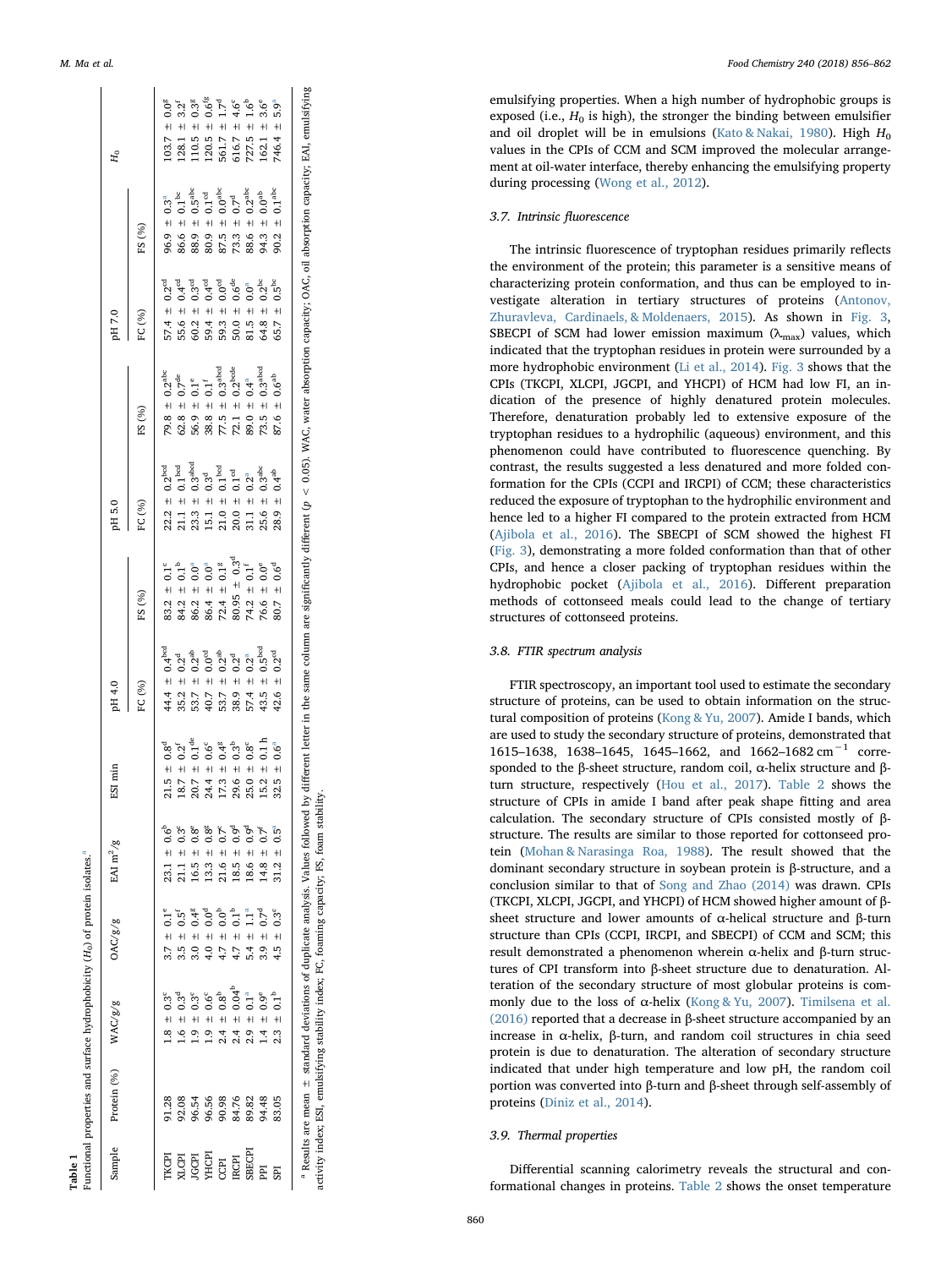<span id="page-5-0"></span>

| Table 2                                                                                               |  |  |
|-------------------------------------------------------------------------------------------------------|--|--|
| Relative content of the secondary structural features and thermal properties of protein. <sup>a</sup> |  |  |

| Sample                                                                                                              | $\beta$ -Sheet $(\% )$                                                                                                                                                                                               | Random coil (%)                                                                                                                                                                                   | $\alpha$ -Helix (%)                                                                                                                                                                                                                          | $\beta$ -Turn $(\%)$                                                                                                                                                                                                       | $T_{0}$ (°C)                                                                                                                                                                                                                                                                                       | $T_{\rm d}$ (°C)                                                                                                                                                                                                                                                                    | $\Delta H$ (J/g)                                                                                                                                                                                                                                             |
|---------------------------------------------------------------------------------------------------------------------|----------------------------------------------------------------------------------------------------------------------------------------------------------------------------------------------------------------------|---------------------------------------------------------------------------------------------------------------------------------------------------------------------------------------------------|----------------------------------------------------------------------------------------------------------------------------------------------------------------------------------------------------------------------------------------------|----------------------------------------------------------------------------------------------------------------------------------------------------------------------------------------------------------------------------|----------------------------------------------------------------------------------------------------------------------------------------------------------------------------------------------------------------------------------------------------------------------------------------------------|-------------------------------------------------------------------------------------------------------------------------------------------------------------------------------------------------------------------------------------------------------------------------------------|--------------------------------------------------------------------------------------------------------------------------------------------------------------------------------------------------------------------------------------------------------------|
| <b>TKCPI</b><br><b>XLCPI</b><br><b>JGCPI</b><br>YHCPI<br>CCPI<br><b>IRCPI</b><br><b>SBECPI</b><br><b>PPI</b><br>SPI | $39.3 + 0.8^a$<br>$40.5 \pm 1.0^a$<br>$38.3 \pm 0.3^{ab}$<br>$38.7 + 0.8^{\circ}$<br>$29.1 + 1.1$ <sup>cd</sup><br>$30.2 \pm 0.3$ <sup>cd</sup><br>$30.4 \pm 1.1^{\text{cd}}$<br>$25.0 + 3.5^d$<br>$33.1 + 0.2^{bc}$ | $19.2 + 2.3^{\circ}$<br>$17.9 + 1.9^{ab}$<br>$16.8 \pm 0.0^{ab}$<br>$20.9 + 0.8^a$<br>$12.4 \pm 0.9^{\rm a}$<br>$17.4 \pm 0.3^{ab}$<br>$18.4 \pm 0.4^{ab}$<br>$22.2 + 2.4^a$<br>$16.6 + 2.1^{ab}$ | $17.4 + 1.1^{\text{cd}}$<br>$15.8 + 1.4^d$<br>$19.5 \pm 0.2^{\text{bcd}}$<br>$18.2 + 0.6^{bcd}$<br>$27.8 \pm 0.1^{\circ}$<br>$22.7 \pm 0.3^{\rm b}$<br>$21.3 \pm 0.4^{\rm bc}$<br>$19.2 \pm 2.8^{\text{bcd}}$<br>$20.0 \pm 0.3^{\text{bcd}}$ | $24.1 + 2.7^{\text{cd}}$<br>$25.8 \pm 1.1^{\text{bcd}}$<br>$25.4 \pm 0.1^{\text{bcd}}$<br>$22.2 + 3.0^d$<br>$30.7 + 0.6^{ab}$<br>$29.7 \pm 0.3^{\text{abc}}$<br>$29.9 \pm 0.6^{ab}$<br>$33.6 + 0.4^a$<br>$30.3 + 0.6^{ab}$ | $85.65 \pm 0.14^{\text{cde}}$<br>$85.23 \pm 0.38^{\text{de}}$<br>$83.47 \pm 0.40^e$<br>$85.58 + 0.06$ <sup>cde</sup><br>$86.29 + 0.16^{cd}$<br>$85.59 \pm 0.12^{\text{cde}}$<br>$87.81 + 0.63^c$<br>$84.29 + 0.09$ <sup>de</sup><br>98.81 $\pm$ 1.28 <sup>a</sup><br>74.64 $\pm$ 0.96 <sup>f</sup> | 97.55 $\pm$ 0.40 <sup>bc</sup><br>95.24 $\pm$ 0.02 <sup>de</sup><br>$96.55 \pm 0.00^{bcd}$<br>$97.72 + 0.03^b$<br>$94.31 + 0.00^e$<br>95.36 $\pm$ 0.45 <sup>cde</sup><br>$95.68 \pm 0.14^{\text{bcde}}$<br>$87.70 \pm 0.75$ <sup>f</sup><br>$104.61 + 0.81^a$<br>$77.04 \pm 0.43^8$ | $3.51 \pm 0.06^{\text{d}}$<br>$7.76 + 0.22^a$<br>$7.45 \pm 0.71^{\circ}$<br>$6.24 \pm 0.07^{ab}$<br>5.57 $\pm$ 0.14 <sup>bc</sup><br>4.45 $\pm$ 1.06 <sup>cd</sup><br>$7.87 + 0.15^a$<br>$0.98 + 0.39^e$<br>$7.40 \pm 0.14^{\circ}$<br>$0.21 + 0.05^{\circ}$ |
|                                                                                                                     |                                                                                                                                                                                                                      |                                                                                                                                                                                                   |                                                                                                                                                                                                                                              |                                                                                                                                                                                                                            | 94.00 $\pm$ 0.81 <sup>b</sup>                                                                                                                                                                                                                                                                      | 96.11 $\pm$ 1.28 <sup>bcde</sup>                                                                                                                                                                                                                                                    | $1.15 + 0.18^{\circ}$                                                                                                                                                                                                                                        |

<span id="page-5-3"></span><sup>&</sup>lt;sup>a</sup> Results are mean  $\pm$  standard deviations of duplicate analysis. Values followed by different letter in the same column are significantly different ( $p < 0.05$ ).  $T_{\text{o}}$ , onset gelatinization temperature;  $T<sub>d</sub>$ , peak denaturation;  $\Delta H$ , enthalpy change of denaturation.

<span id="page-5-1"></span>

Fig. 3. Intrinsic fluorescence spectra of protein isolates with excitation at 295 nm (for tryptophan). TKCPI, XLCPI, JGCPI, YHCPI, CCPI, IRCPI and SBECPI are protein isolate from TianKang cottonseed meal, XinLiang cottonseed meal, JingGu cottonseed meal, YiHai cottonseed meal, colour cottonseed meal, insect-resistant cottonseed meal, and subcritical fluid extraction cottonseed meal, respectively; PPI and SPI are protein isolate from cold-pressed solvent extraction meals of peanut and soybean.

( $T_o$ ), peak denaturation ( $T_d$ ) and enthalpy change of denaturation ( $\Delta H$ ).  $T<sub>d</sub>$  reflects the thermal stability of the proteins, whereas  $\Delta H$  depicts the proportion of undenatured proteins and the extent of ordered structures. In addition, the thermal properties can reflect the extent of the tertiary conformation of proteins ([Shevkani et al., 2015; Tang & Sun,](#page-6-8) [2011\)](#page-6-8). Different CPIs differed significantly ( $p < 0.05$ ) in terms of their  $T_0$ ,  $T_d$ , and  $\Delta H$ . Protein gelatinization parameters, such as  $T_0$ ,  $T_d$ , and ΔH, were 83.47 °C–87.81 °C, 94.31 °C–97.72 °C, and 3.51–7.87 J/g, respectively ([Table 2\)](#page-5-0). CPIs showed only one endothermic peak, and  $T_0$ ,  $T_d$ , and ΔH for all CPIs were higher than 83 °C, 94 °C, and 3.5 J/g, respectively. This result is consistent with previous findings [\(Zhou et al.,](#page-6-0) [2015\)](#page-6-0). CCPI and IRCPI of CCM and SBECPI of SCM showed high  $T_0$ , indicating that the structures of the proteins became less stable during the heating process. CPIs (TKCPI, XLCPI, JGCPI, and YHCPI) of HCM showed high  $T_d$ , which was possibly due to high proportion of β-sheet conformations ([Shevkani et al., 2015\)](#page-6-8). Two endothermic peaks were observed in PPI and SPI, consistent with previous results [\(He et al.,](#page-6-25) [2014; Hua, Cui, Wang, Mine, & Poysa, 2005](#page-6-25)). TKCPI of HCM showed a low ΔH, indicating a low content of ordered secondary structures. It could be speculated that the presence of highly denatured protein molecules in TKCPI. In addition, it has been reported that the structural conformations of proteins during extraction may be closely related to ΔH and that an organic solvent can induce the denaturation of protein structures, so they should still be taken into consideration ([Tang, Wang,](#page-6-32) [Liu, & Wang, 2009\)](#page-6-32).

<span id="page-5-2"></span>

Fig. 4. X-ray diffraction (XRD) pattern of proteins isolate. TKCPI, XLCPI, JGCPI, YHCPI, CCPI, IRCPI and SBECPI are protein isolate from TianKang cottonseed meal, XinLiang cottonseed meal, JingGu cottonseed meal, YiHai cottonseed meal, colour cottonseed meal, insect-resistant cottonseed meal, and subcritical fluid extraction cottonseed meal, respectively; PPI and SPI are protein isolate from cold-pressed solvent extraction meals of peanut and soybean.

#### 3.10. Protein crystalinity

Food materials in solid states may be crystalline, semi-crystalline, or amorphous. [Fig. 4](#page-5-2) shows the XRD patterns of the protein isolates. CPIs showed two diffraction peaks at approximately 8.5° and 19.5°, whereas PPI and SPI showed two diffraction peaks at approximately 9.0° and 20.0°, respectively. The diffraction profile showed partial crystallinity of the CPIs. This XRD result is slightly different from the XRD pattern of soy protein, wherein the XRD pattern shows three peaks at 8.5°, 19.5°, and 24.4° ([Wang et al., 2006](#page-6-33)). Two similar peaks and the same diffraction angles (8.5° and 19.5°) were observed for African yam bean protein isolate as previously reported [\(Arogundade et al., 2016\)](#page-6-11).

## 4. Conclusions

This study demonstrated the preparation methods of cottonseed meal influenced the physicochemical and functional properties of CPIs from meals. It was found that the intermolecular interaction and subunit of HCM protein was changed, which resulted in depolymerisation of protein and broken disulfide-bond of the subunit. The analysis of surface hydrophobicity and intrinsic fluorescence spectra in CPIs of CCM and SCM with high  $H_0$  and FI showed a less denatured and more folded conformation. The observations in FTIR spectroscopy demonstrated a phenomenon whereby α-helix and β-turn structures of CPI transform into β-sheet structure due to denaturation. CPIs had two Xray diffraction peaks (8.5° and 19.5°) and one endothermic peak (94.31 °C–97.72 °C). Proteins of CCM and SCM displayed high WAC,